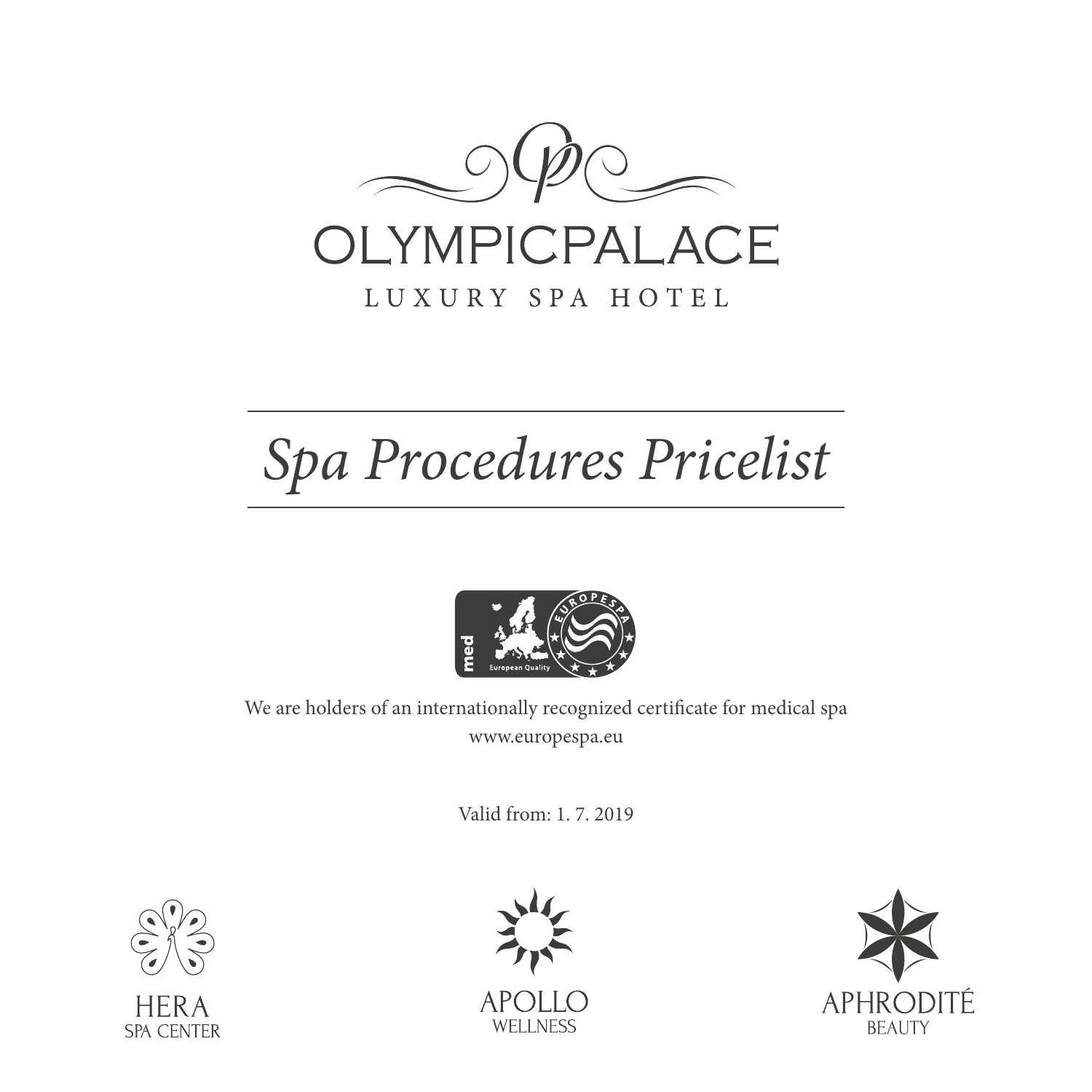#### *IDENTIFICATION PACKAGES*

Within identification packages, you can compile your own short program and experience the comfort of your spa stay.

Or enjoy our wellness and relaxation packages that complement the beauty rituals for women and men. The goal is a balanced package of 3 treatments when each of procedure is levied on carefully targeted  $g_{\text{row}}$  A – C. The groups are set up that the resulting package is complex and the treatments then together formed a harmonious whole.

In addition to the three selected procedures each package also involves:

- one consultation with a spa doctor
- the possibility to draw any other single procedure with a special 20  $%$  discount

#### *SPA TASTING*

#### Price: 1 700 CZK

A. For demanding – a special bath

- *1. Vine Dionysos (Ideal for Men)*
- *2. Bath Diana (Ideal for Women)*
- *3. Oatmeal/Herbal Bath*
- *4. Chocolate Bath*
- B. Bath in motion releasing Beauty
- *1. Exclusive Dry Aqua Massage Bathtub*
- *2. Pearl Bath*
- *3. Hydrojet*
- *4. Hydroxeur*
- C. Relaxation at the end
- *1. Oxygenotherapy*
- *2. Salt Cave*
- *3. Paraffin Hand Wraps*
- *4. Inhalation*

#### *TREAT YOURSELF*

Price: 1 700 CZK

- A. Warm up and relax The right start *1. Pearl Bath 2. Hydroxeur 3. Dead Sea Salt Bath 4. Exclusive Dry Aqua Massage Bathtub*
- B. With the massage it is always better
- *1. Aromaoiltherapy Massage partial*
- *2. Indian Head Massage*
- *3. Classic Massage partial*
- *4. Hot Stones Massage partial*
- C. Relaxation at the end
- *1. Oxygenotherapy*
- *2. Salt Cave*
- *3. Paraffin Hand Wraps*
- *4. Inhalation*

## *WELLNESS PACKAGES*

| Anti-cellulite program Artemis (3 days)<br>Scrub, aroma massage, partial body wrap, Cleopatra bath, anti-cellulite massage<br>with treatment         | 5 550 CZK |
|------------------------------------------------------------------------------------------------------------------------------------------------------|-----------|
| Anti-stress program Hestia (2 days)<br>Indian Head Massage, full body aroma massage, dry carbon dioxide bath,<br>ingredient bath, paraffin hand wrap | 3 000 CZK |
| Anti-stress program Vesta (2 days)<br>Indian Head Massage, full body aroma massage, paraffin hand wrap                                               | 2 060 CZK |
| Beauty program for man Adonis (2 days)<br>Partial massage, Indian Head Massage, ingredient bath                                                      | 2 030 CZK |
| Beauty program for women Venus (2 days)<br>Peeling, sea wrap, Aphrodite bath                                                                         | 2810 CZK  |
| Children's program Juno (2 days)<br>Strawberry bath and strawberry massage                                                                           | 1 080 CZK |

#### *RELAX PACKAGES*

| The touch of hot spring water (3 days)                                                                           | 2 400 CZK |
|------------------------------------------------------------------------------------------------------------------|-----------|
| Pearl bath, hot spring bath, partial massage, dry massage bath, salt cave                                        |           |
| Try out the SPAs (3 days)<br>Partial massage, pearl bath, whirlpool for legs, dry carbon dioxide bath, salt cave | 2 000 CZK |
| <b>Wellness &amp; Relax</b> (3 days)                                                                             | 2 900 CZK |
| Candela massage, dry massage bath, oxygen therapy, chocolate bath,                                               |           |
| paraffin hand wrap                                                                                               |           |

 $\circ$  ( ))  $\circ$ 

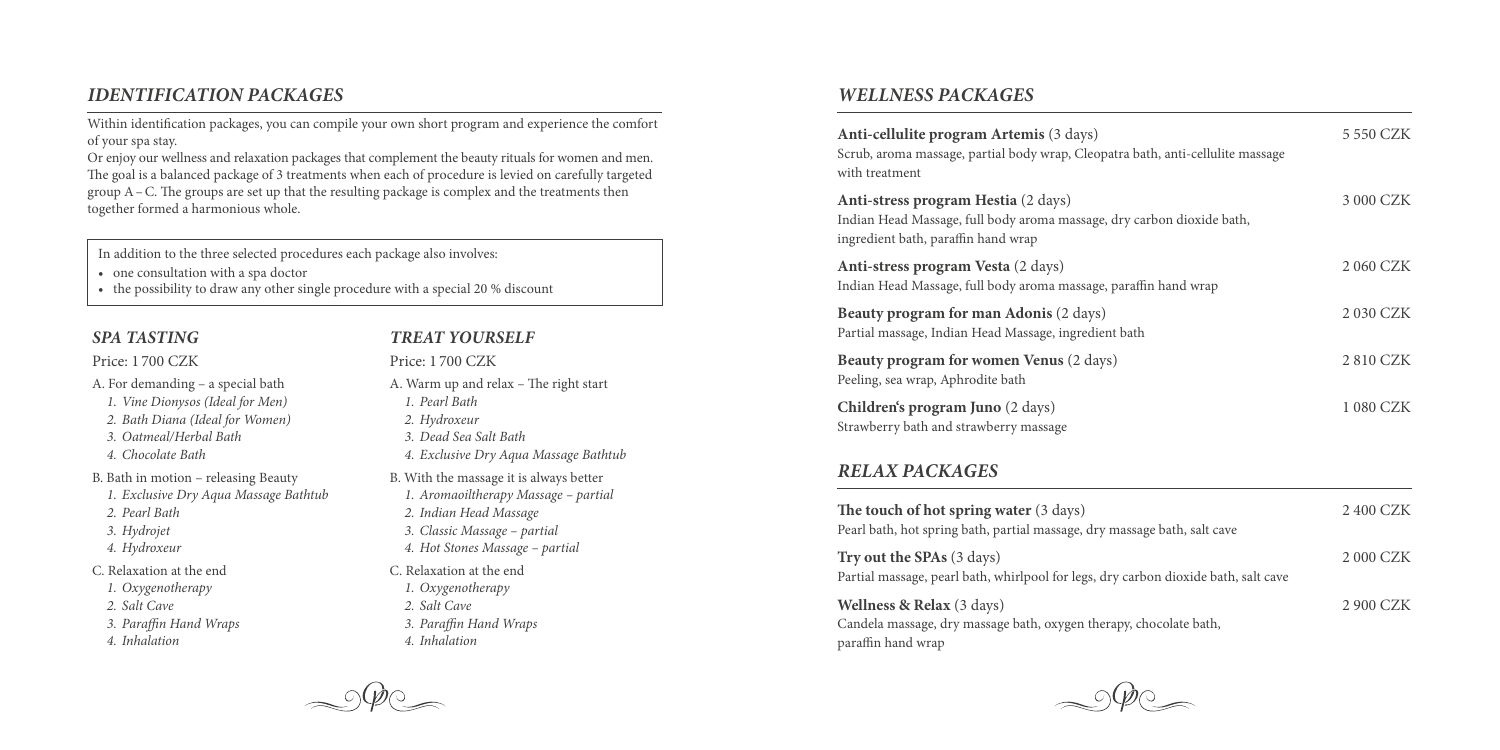# *MASSAGES*

| Classic massage – full body                   | 50 minutes | 1 300 CZK |
|-----------------------------------------------|------------|-----------|
| Classic massage – partial                     | 20 minutes | 810 CZK   |
| Aromatherapy massage - full body              | 50 minutes | 1 300 CZK |
| Aromatherapy massage – partial                | 20 minutes | 810 CZK   |
| Hot Stone Massage – full body                 | 60 minutes | 1 600 CZK |
| Hot Stone Massage – partial                   | 25 minutes | 980 CZK   |
| Detoxifying honey massage                     | 40 minutes | 1 270 CZK |
| Chocolate massage                             | 50 minutes | 2 000 CZK |
| Indian head massage                           | 20 minutes | 810 CZK   |
| Relaxing massage with warm candle             | 50 minutes | 1 600 CZK |
| Dry aqua massage bathtub (Hydrojet)           | 20 minutes | 810 CZK   |
| Underwater massage                            | 20 minutes | 950 CZK   |
| Anti-cellulite massage + wrap                 | 50 minutes | 2 000 CZK |
| Ayurvedic slim massage Garshan                | 60 minutes | 2 000 CZK |
| Massage for children/Pregnancy massage $\vee$ | 20 minutes | 810 CZK   |
| Child strawberry massage                      | 20 minutes | 810 CZK   |

# *SPRING WATER BATHS*

| Thermal bath          | 15 minutes | 550 CZK |
|-----------------------|------------|---------|
| CO <sub>b</sub> ath   | 15 minutes | 600 CZK |
| Pearl bath            | 15 minutes | 550 CZK |
| Mud bath              | 20 minutes | 810 CZK |
| Oatmeal/herbal bath   | 20 minutes | 810 CZK |
| Chocolate bath        | 20 minutes | 810 CZK |
| Bath Diana            | 20 minutes | 810 CZK |
| Wine bath Dionysos    | 20 minutes | 550 CZK |
| Child strawberry bath | 15 minutes | 520 CZK |
|                       |            |         |

## *BATHS*

| Underwater massage              | 20 minutes | 950 CZK |
|---------------------------------|------------|---------|
| Hydroxeur                       | 15 minutes | 730 CZK |
| Antirheumatic bath              | 15 minutes | 730 CZK |
| Dead Sea salt bath              | 20 minutes | 680 CZK |
| Bath for lower extremities      | 15 minutes | 410 CZK |
| Bath for upper extremities      | 15 minutes | 410 CZK |
| Relaxing lemon balm bath        | 20 minutes | 750 CZK |
| Calming lavender bath           | 20 minutes | 750 CZK |
| Anti-stress herbal mixture bath | 20 minutes | 750 CZK |
| Dry CO, bath                    | 20 minutes | 540 CZK |
|                                 |            |         |

# *ELECTROTHERAPY*

| Endo-Vaco $\mathcal{C}$                                | 370 CZK        |
|--------------------------------------------------------|----------------|
| Electrotherapy (according to the treatment) $\Diamond$ | 410 CZK        |
| Magnetotherapy $\mathcal{V}$                           | 410 CZK        |
| Ultrasound therapy $\mathcal{C}$                       | 370 CZK        |
| Infrared lamp                                          | <b>290 CZK</b> |
| Shockwave therapy (1 spot) $\mathcal{C}$               | 750 CZK        |
| Laser $\mathcal{V}$                                    | 550 CZK        |
| Underwater ultrasound therapy $\Diamond$               | 370 CZK        |



 $\rightarrow$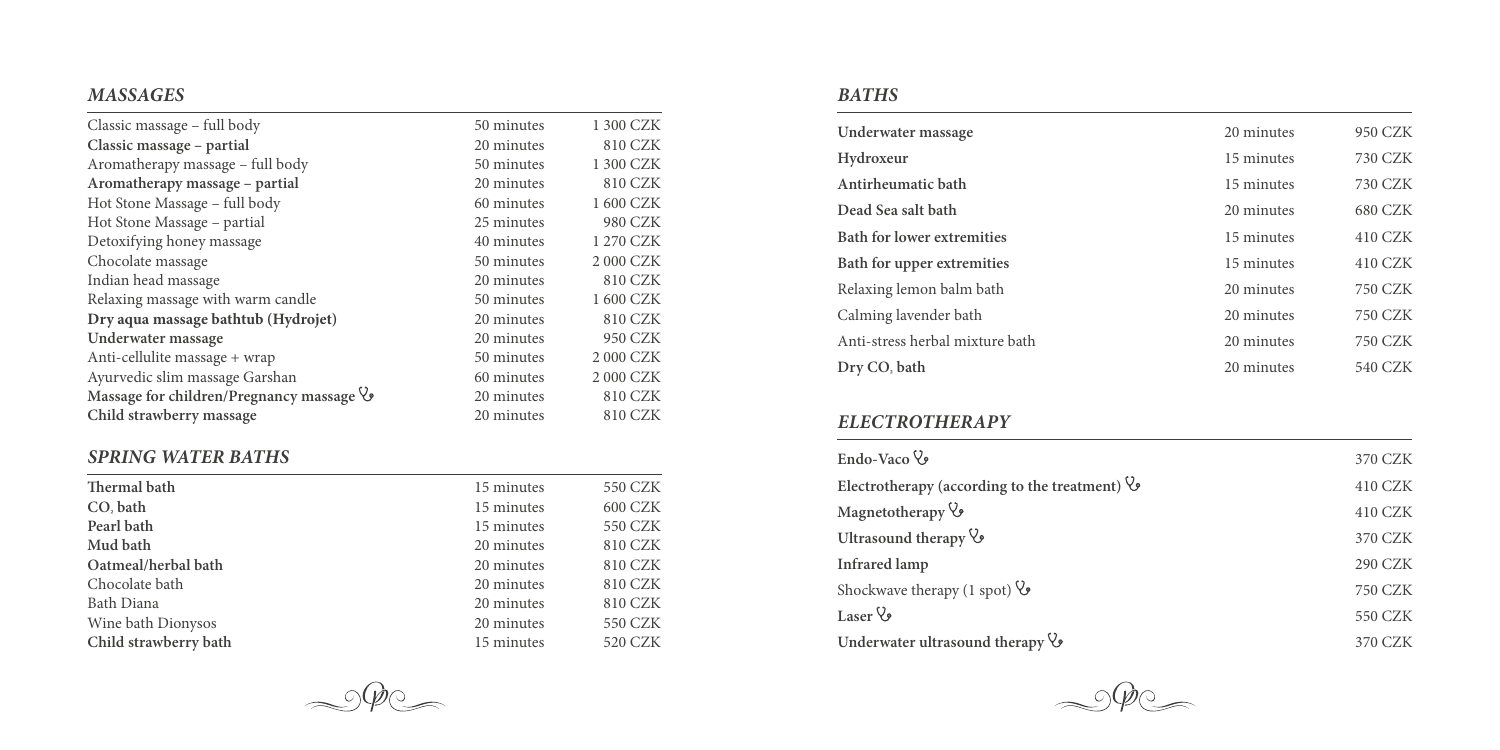## *REHABILITATION*

| Reflexology massage                                 | 20 minutes | 810 CZK   |
|-----------------------------------------------------|------------|-----------|
| Reflexology foot massage                            | 50 minutes | 1400 CZK  |
| Manual lymphatic drainage – full body $\mathcal{G}$ | 50 minutes | 1 620 CZK |
| Machine Lymphatic drainage V                        | 30 minutes | 550 CZK   |
| $Taping \mathcal{C}$                                |            | 410 CZK   |
| Pneumopuncture – gas injection $\mathcal{G}$        |            | 490 CZK   |
| Group exercises in the gym                          | 20 minutes | 330 CZK   |
| Group exercises in swimming pool                    | 20 minutes | 330 CZK   |
| Individual exercises in swimming pool               | 20 minutes | 810 CZK   |
| Individual exercises in the gym                     | 20 minutes | 810 CZK   |
| Osteopathy                                          | 50 minutes | 1 900 CZK |

## *FULL BODY SCRUBS AND WRAPS*

| Alqvimia ritual Detox             | 90 minutes | 2 900 CZK |
|-----------------------------------|------------|-----------|
| Alqvimia ritual Silhouette        | 90 minutes | 2 900 CZK |
| Alqvimia ritual Anti-stress       | 90 minutes | 2 900 CZK |
| Dead Sea salt peeling             | 25 minutes | 1 000 CZK |
| Peeling Olympic + care            | 50 minutes | 1 600 CZK |
| Peeling Titanium + care (for men) | 50 minutes | 1 600 CZK |
| 24 Carat Gold peeling + care      | 50 minutes | 1 600 CZK |
| Seaweed wrap + regenerating care  | 50 minutes | 1 600 CZK |

# *THERMOTHERAPY*

| Thermotherapy, mud $\Diamond$ | 20 minutes | 540 CZK |
|-------------------------------|------------|---------|
| Paraffin hand treatment       | 15 minutes | 410 CZK |
| Paraffin foot treatment       | 30 minutes | 550 CZK |
| Phytoteraupeytic wraps        | 15 minutes | 410 CZK |

# *INHALATIONS AND OTHER SPECIAL TREATMENTS*

| Injection treatment of locomotive apparatus – $6x$ inj. $\Diamond$ |            | 3 900 CZK      |
|--------------------------------------------------------------------|------------|----------------|
| Colon Hydrotherapy $\mathcal{G}$                                   | 30 minutes | 1 000 CZK      |
| <b>Inhalation</b>                                                  | 15 minutes | <b>270 CZK</b> |
| Oxygenotherapy                                                     | 50 minutes | 410 CZK        |
| Ear candling                                                       | 20 minutes | 410 CZK        |
| Oral irrigation                                                    | 15 minutes | 410 CZK        |
| <b>Salt Cave</b>                                                   | 50 minutes | <b>270 CZK</b> |
|                                                                    |            |                |

## *DIAGNOSTICS*

| Entry medical examination                             | 30 minutes | 1 350 CZK               |
|-------------------------------------------------------|------------|-------------------------|
| Doctor consultation                                   |            | 540 CZK                 |
| Change the schedule of procedures                     |            | <b>270 CZK</b>          |
| Basic blood screening                                 |            | 1 190 CZK               |
| Special blood screening V                             |            | according to the extent |
| Glucometer                                            |            | 170 CZK                 |
| Glycemic profile                                      |            | 500 CZK                 |
| $ECG$ $\heartsuit$                                    |            | 540 CZK                 |
| In Body examination and interpretation of the results | 15 minutes | 500 CZK                 |
| Injection administration $\mathcal{V}$                |            | 300 CZK                 |
| Change of dressing                                    |            | <b>150 CZK</b>          |
| Medication prescription                               |            | 270 CZK                 |
|                                                       |            |                         |



 $\sim$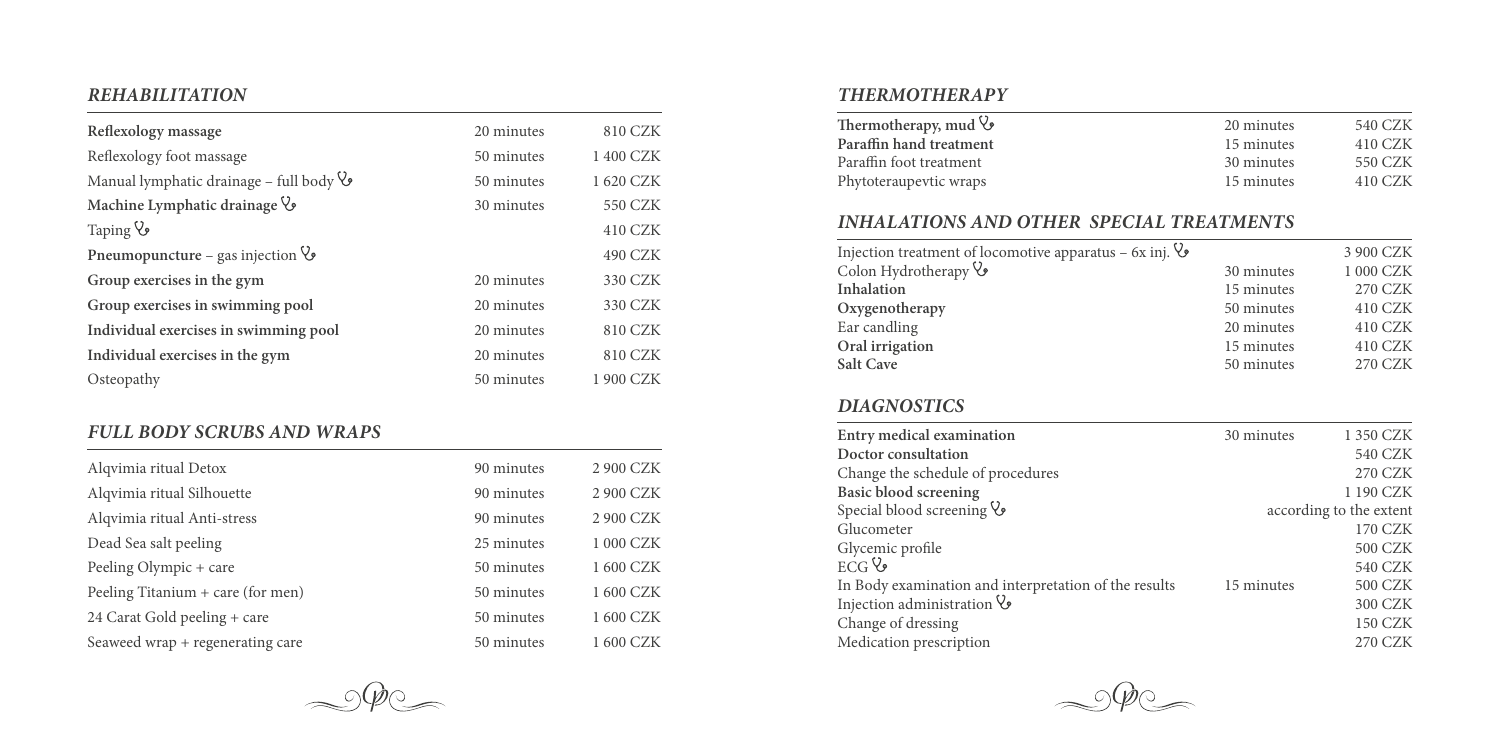#### *COSMETIC SKIN TREATMENT*

We provide cosmetics procedures in Aphrodité Beauty Centre. Do not hesitate to visit us or ask for the complete offer and price list at the reception desk.

## *WORKOUT*

| Individual exercises in swimming pool     | 20 minutes  | 810 CZK   |
|-------------------------------------------|-------------|-----------|
| Individual exercises in the gym           | 20 minutes  | 810 CZK   |
| Group exercises in the gym                | 20 minutes  | 330 CZK   |
| Group exercises in swimming pool          | 20 minutes  | 330 CZK   |
| Aqua aerobics (5–6 people)                | 25 minutes  | 350 CZK   |
| Pilates (5–6 people)                      | 25 minutes  | 350 CZK   |
| Fit ball Exercise (5–6 people)            | 25 minutes  | 350 CZK   |
|                                           |             |           |
| <b>THAI MASSAGES</b>                      |             |           |
| Classic Thai massage                      | 60 minutes  | 1 550 CZK |
| Classic Thai massage                      | 90 minutes  | 2450 CZK  |
| Classic Thai massage                      | 120 minutes | 3 250 CZK |
| Aroma oil Thai massage                    | 60 minutes  | 1850 CZK  |
| Aroma oil Thai massage                    | 90 minutes  | 2 650 CZK |
| Aroma oil Thai massage                    | 120 minutes | 3 350 CZK |
| Thai back massage with herbal balls       | 60 minutes  | 1890 CZK  |
| Royal Thai massage with herbal balls      | 90 minutes  | 2 550 CZK |
| Royal Aroma oil massage with herbal balls | 90 minutes  | 2750 CZK  |

## *ACTIVE INFUSION THERAPY*

Although infusion is a relatively new and specific type of healing therapy, this therapy shows the high and long-lasting efficacy in combination with spa treatment. Therefore, we certainly recommend this therapy in order to maximise the therapeutic effect of spa stay. It is a modern way of treatment, characterized by flexibility, scalability and friendliness. Infusions provide us very high degree of variability and we can adapt this therapy to the specific needs of each patient based on diagnostic results.

#### *PRICE LIST OF MOST USED APPLICATIONS*

| <b>Infusion</b>                                                       |  | Recommended number of applications Price per application |           |
|-----------------------------------------------------------------------|--|----------------------------------------------------------|-----------|
| For painful spinal and joint syndromes                                |  | 5 x                                                      | 2 200 CZK |
| For cardiologists                                                     |  | 5 x                                                      | 2 200 CZK |
| For hepatic diseases                                                  |  | $5 - 7x$                                                 | 2 400 CZK |
| To improve brain microcirculation                                     |  | 5 x                                                      | 2 200 CZK |
| Multivitamin                                                          |  | $1-3x$                                                   | 1 900 CZK |
| For weight reduction                                                  |  | $4 - 6x$                                                 | 2 400 CZK |
| Regenerative – basic detoxification                                   |  | $4 - 6x$                                                 | 2 600 CZK |
| Enhancement of immunity                                               |  | $4 - 6x$                                                 | 3 000 CZK |
| Blood perfusion of the periphery                                      |  | $4 - 6x$                                                 | 3 400 CZK |
| Metabolic syndrome                                                    |  | $5 - 10x$                                                | 3700 CZK  |
| For diabetics                                                         |  | $5 - 10x$                                                | 3 400 CZK |
| Application of infusion at infusion center (without active substance) |  | 800 CZK                                                  |           |



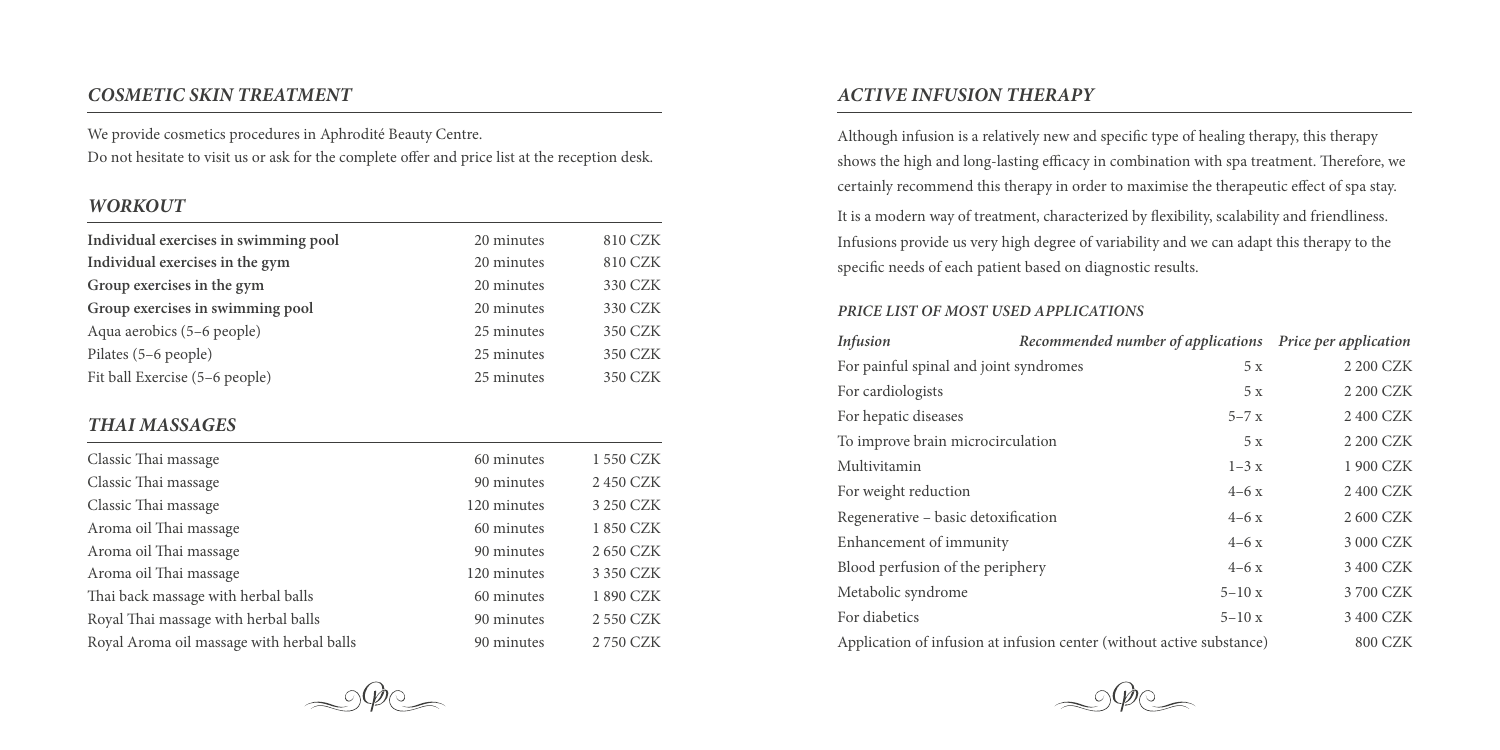# *SPECIAL MEDICAL DIAGNOSTICS AND CONSULTING*

| UROLOGY (MUDr. M. Starý)<br>Urological consultation including basic SONO examinations 30 minutes                                                                                                       |                                                      | 4 350 CZK                                      |
|--------------------------------------------------------------------------------------------------------------------------------------------------------------------------------------------------------|------------------------------------------------------|------------------------------------------------|
| SONOGRAPHY (MUDr. P. Bouška)<br>Soft parts (muscles, tendons, nodes)<br>Epigastrium (upper half of the abdomen)<br>Kidneys and bladder, prostate<br>Whole abdominal cavity                             | 15 minutes<br>15 minutes<br>15 minutes<br>15 minutes | 1 600 CZK<br>1800 CZK<br>1800 CZK<br>3 400 CZK |
| Vascular sonography<br>Breast sonography<br>Thyroid gland                                                                                                                                              | 15 minutes<br>15 minutes<br>15 minutes               | 2 500 CZK<br>2 500 CZK<br>2 500 CZK            |
| ENDOCRINOLOGY (MUDr. R. Chrastilová)<br>Consultation<br>Consultation and basic SONO examinations                                                                                                       | 20 minutes<br>30 minutes                             | 2 000 CZK<br>3 200 CZK                         |
| ENDOCRINOLOGY, ANTIAGING, HORMONAL DISORDERS (MUDr. I. Galušková)<br>Consultation, medical report, interpretation of results,<br>recommendations, prescription of medicines                            | 90 minutes                                           | 6800 CZK                                       |
| DIABETOLOGY (MUDr. I. Galušková)<br>Consultation, medical report, interpretation of results,<br>recommendations, prescription of medicines                                                             | 60 minutes                                           | 4 600 CZK                                      |
| FRM / HOMEOPATHY / "LOW DOSIS MEDICINE" (MUDr. I. Galušková)<br>Consultation, medical report, recommendation,<br>prescription of medicines                                                             | 60 minutes                                           | 4 600 CZK                                      |
| <b>INTERNAL MEDICINE</b> (MUDr. I. Galušková)<br>(basic endocrinology, immunology, cardiology, internal organ diseases )<br>Consultation, medical report, recommendation,<br>prescription of medicines | 120 minutes                                          | 7 600 CZK                                      |

| IMMUNOLOGY, ALLERGY (MUDr. I. Galušková)                                                               |            |            |  |
|--------------------------------------------------------------------------------------------------------|------------|------------|--|
| Consultation, medical report, interpretation of<br>results, recommendations, prescription of medicines | 90 minutes | 6800 CZK   |  |
| BIOREZONANCE, NLS DIAGNOSTICS, BIOMOLECULAR TREATMENT (MUDr. I. Galušková)                             |            |            |  |
| Individual consultation, medicines are paid by the patient                                             |            | individual |  |
| VERTEBROLOGY, ORTHOPAEDICS (MUDr. L. Osyková)                                                          |            |            |  |
| Orthopedic consultation                                                                                | 30 minutes | 2 500 CZK  |  |
| Consultation of vertebrologist                                                                         | 30 minutes | 2 500 CZK  |  |
| Intraarticular injection (SYNVISC ONE)                                                                 | 15 minutes | 8 000 CZK  |  |
| Pharmacopuncture of back and joints                                                                    | 15 minutes | 2800 CZK   |  |
| PAEDIATRICS (MUDr. L. Osyková)                                                                         |            |            |  |
| Consultation                                                                                           | 30 minutes | 3 000 CZK  |  |

# *CONSULTATION WITH A NUTRITION THERAPIST*

| Basic consultation                                                                                                                                                                                                                                                                                  | 30 minutes | 950 CZK        |
|-----------------------------------------------------------------------------------------------------------------------------------------------------------------------------------------------------------------------------------------------------------------------------------------------------|------------|----------------|
| In Body examination and interpretation of the results                                                                                                                                                                                                                                               | 15 minutes | <b>500 CZK</b> |
| Individually prescribed diet program (minimum 7 days)<br>- Breakfast only 480 CZK/week + 80 CZK for each additional day<br>- All-day meal 790 CZK/week + 130 CZK for each additional day                                                                                                            |            |                |
| Dieting with light snacks (3 snacks per day, including delivery to the room)<br>- For spa stays FBT and FBR 850 CZK per week and 130 CZK for each additional day<br>- For spa stays FBS are already included<br>- For hotel stays and stays with half board are available only as room service menu |            |                |



 $\sim$  order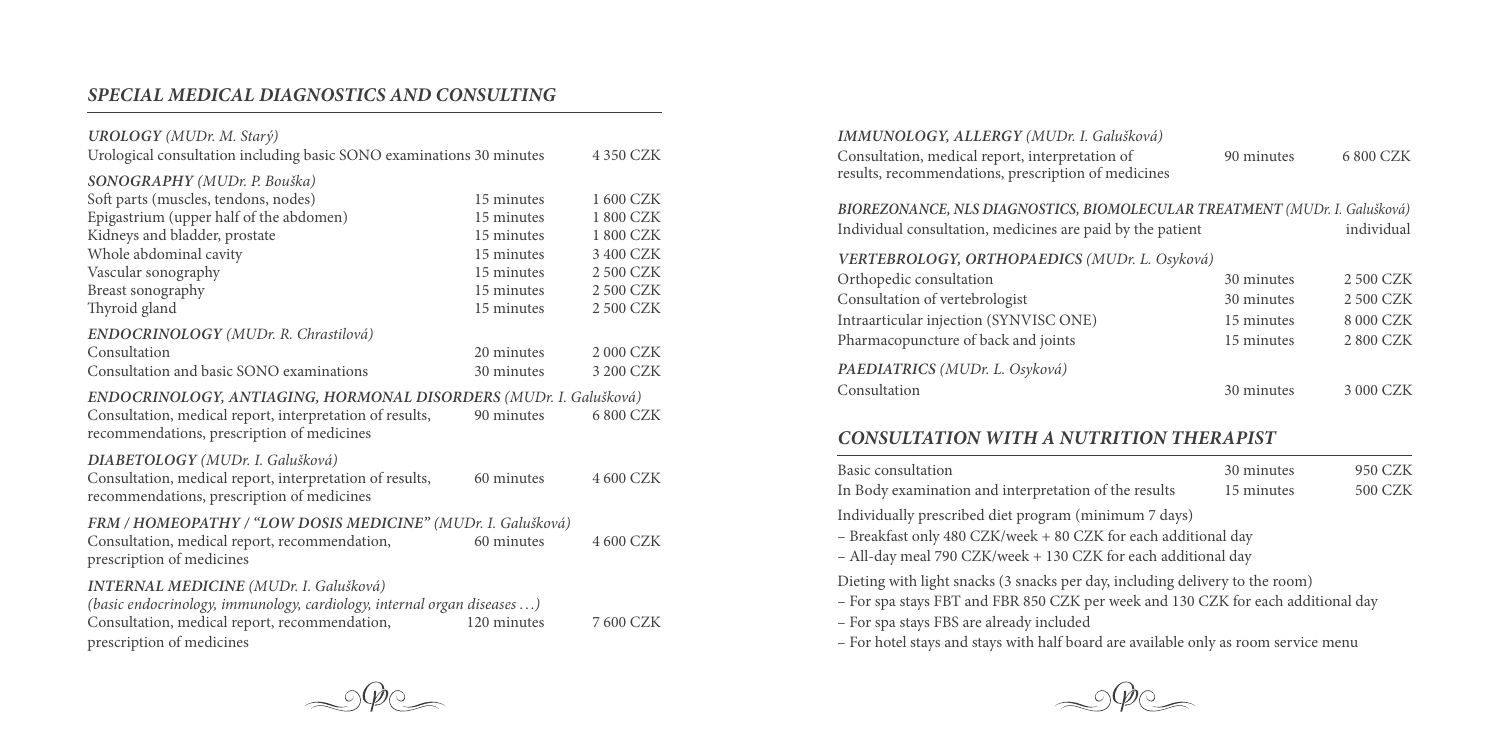## *SPA & TREATMENT STAYS*

The basis of our offer is naturally complex spa stays, which use the strength and possibilities of Karlovy Vary mineral water. Thanks to the extraordinary facilities of our spa center HERA, which is characterized not only by the pleasant environment and the modern equipment, but also by the presence of experienced physicians and specialists, we offer special and extended spa stays. Take advantage of your stay here in combination with our special offer of professional diagnostics and treatment.

#### *SPA STAY SPECIAL (FBS)*

#### Program: *DETOX, SLIMMING, ANTIAGING, ANTISTRESS*

It is a combination of a comprehensive spa program with modern methods. We try to influence the lifestyle and habits of the guest in order to achieve real and long lasting positive effect of the spa stay. Lifestyle is a factor that affects 80 % of our health, and it is proven that spa stay is an excellent prerequisite for lifelong change. **We'll show you that it works!**

The *DETOX, SLIMMING, ANTIAGING, ANTISTRESS* programs are complex and differ in their focus and intensity, as well as their impact on certain specific factors. After examining and consulting with specialists, a more precise treatment procedure will be determined. The choice of procedures depends largely on the current state of health of the patient.

**The master treatment plan for at least 11 nights is made up of 24 procedures, including special and above-standard procedures.** You can find examples of a master plans on our website (https://olympic-palace.cz/en/stays#programy) For stays of more than 11 nights (we recommend at least 15 nights or more), we add 2–3 spa procedures for each additional day and optimize the entire treatment for the final length of stay.

*The basic price of the programs is a surcharge to the standard spa program: EUR 10 per night and per person, minimum EUR 150 per stay per person.*

#### *SPA STAY STANDARD (FBT)*

Standard spa program is already available from 6 nights. During the initial examination, the physician will determine the extent and composition of individual procedures. The program includes among other 18 treatments every 7 nights and forms the backbone of spa treatment in our hotel.

*Prices depend on the date of stay and selected room category and can be found in the price list of the spa stays.*

#### *SPA STAY RELAX (FBR)*

A lighter version of the standard spa is a spa program Relax. This program is available from 3 nights and includes 2 treatments per each paid night.

*Relax program price depends on the price of a standard program, from which is deducted EUR 10 per night per person.*

## *NOTES TO THE LIST OF PROCEDURES AND PRICING*

Marked procedures  $\Diamond$  require consultation with a doctor.

Procedures listed in bold are the basics of the spa programs, but the composition of programs are individually determined by the physician based on your current indication of health.

Prices are listed in CZK and are final, including VAT. Our serving staff will gladly tell you the price in other currencies, based on the current exchange rate for the Czech Crown. The prices could be changed anytime.

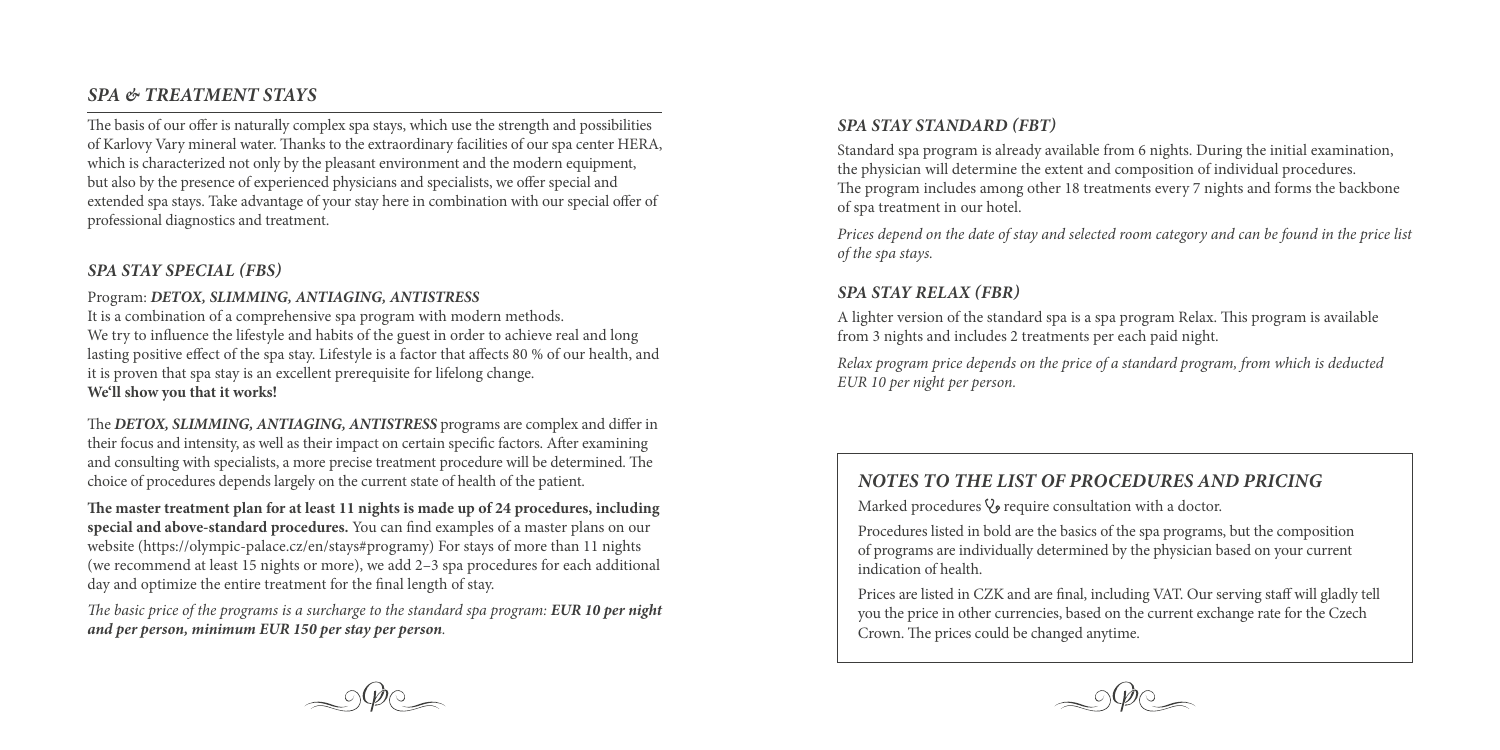# *INTENSIVE TREATMENT & CHECK UP*

**The intensive treatment program gives you the opportunity to significantly improve your health and further more ... the time spent on this extraordinary therapy can be enjoyed as a perfect spa stay or as a beautiful and pleasant holiday in the world-famous spa.**

The basis is targeted infusion therapy as a modern, flexible and scalable form of treatment, which we rely on the long-term experience and the erudition of our specialists and on the therapeutic and diagnostic possibilities of the modern HERA treatment center.

The main goal of the "intensive treatment" program is the regeneration and activation of the self-healing process of the organism. We use only proven first class preparations, just like clinics in Germany or Switzerland.

Although it is theoretically possible to buy a therapeutic program for a hotel stay, we recommend a combination of intensive treatment and spa stay, where we combine relaxation and internal regeneration with the help of a natural source (Karlovarské minerální vody) and, on the other hand, new methods of modern medicine. By combining the two components of healing, the effect is mutually enhanced and long-lasting.

#### *PRICE OF THE INTENSIVE TREATMENT PROGRAM*

The condition of each patient is individual and in advance it is not possible to determine exact program of the treatment. In the special overview, you can find the most common aims of this treatment, but the treatment plan is always determined by the our phycian after consulting the patient.

When ordering the INTENSIV TREATMENT program, we charge the basic price of the treatment program based on the anticipated goal of the treatment. **It's an excellent base, but after consultation with our specialists You can enhance impact and buy an additional procedures, which we effectively include in Your treatment program**:

- • Additional examinations
- • Special laboratory analyses and examinations
- Alternatively extend the range of treatment or increase intensity
- To combine multiple areas that you need to be influenced.



For details on main focus of our treatment programs, visit our website or request them at the reception.

#### *WHY TO BUY THE PROGRAM "INTESIVE TREATMENT".*

- The guest does not waste time. We plan everything from the first day of your stay.
- **• You are sure that the required specialist will be available.** The workload of our specialists is pretty big.
- • Some components included in the program are neither available separately.
- • It is **a very good basis and the start for solving** other specific requirements and health problems.

#### *CHECK UP "OLYMPIC"*

#### **Get detailed information about your health.**

Our specialists will perform a general health examination, including the interpretation of the results and structured report.

Price: 39 000 CZK. It is based on a comprehensive laboratory analysis (approximately CZK 19 000 / EUR 800), the subsequent interpretation of the results, further SONO examinations and consultations with specialists of approximately 200 minutes.

## *WHAT DOES CHECK UP "OLYMPIC" BRING TO YOU?*

- • Our specialists will get **very comprehensive information about your health**. Based on a sophisticated analysis of laboratory results, you get information on your health imbalances and other possible problems, including a relatively large immunological passport for each patient.
- **• We will provide you with detailed medical report**, including suggestions for next steps. If necessary, we recommend other very specific examinations.